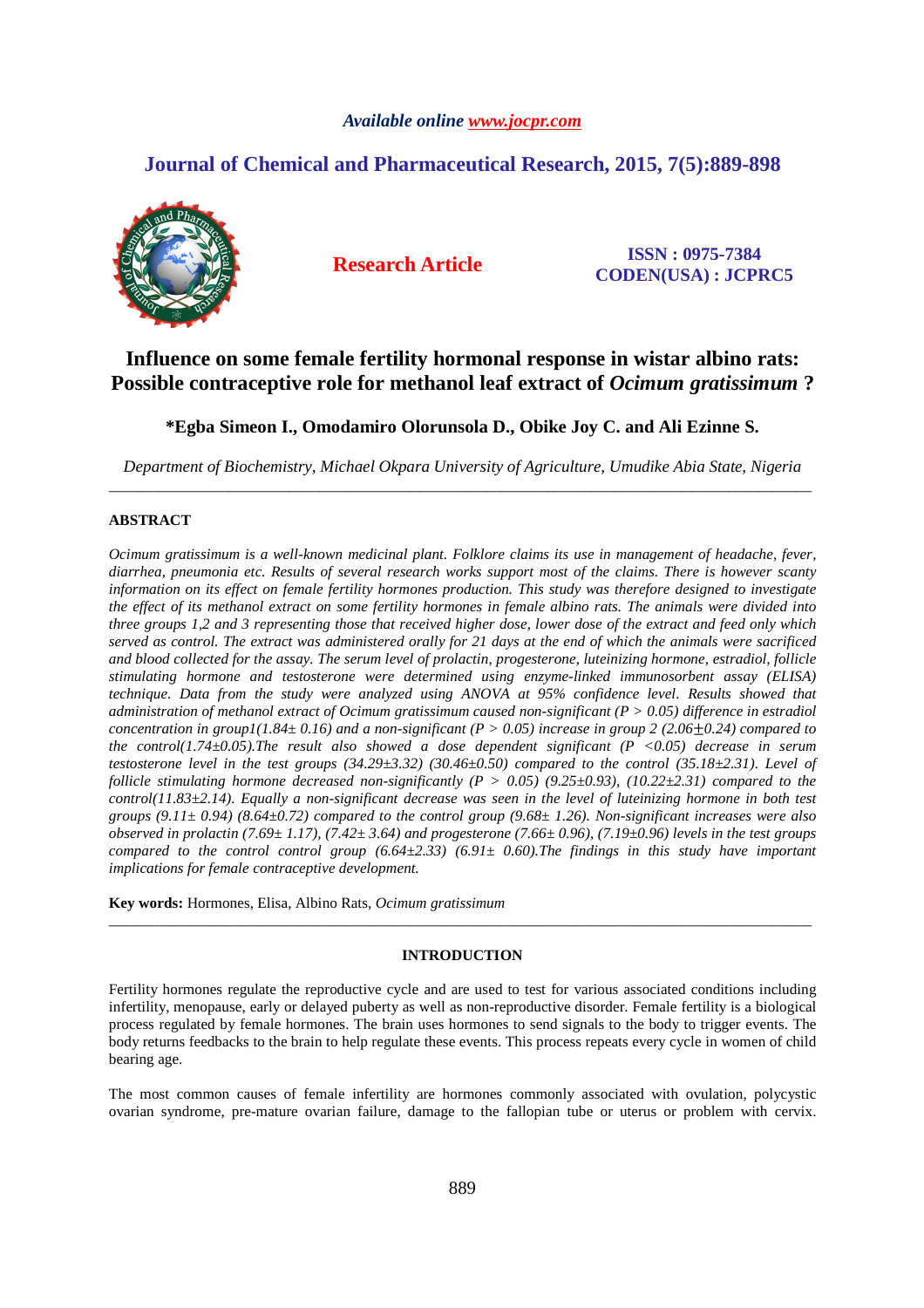Endocrine disorder results from excessive production of hormones or insufficient production of one or more hormones or the lack of the tissues responses to normal circulating hormones (21).

*\_\_\_\_\_\_\_\_\_\_\_\_\_\_\_\_\_\_\_\_\_\_\_\_\_\_\_\_\_\_\_\_\_\_\_\_\_\_\_\_\_\_\_\_\_\_\_\_\_\_\_\_\_\_\_\_\_\_\_\_\_\_\_\_\_\_\_\_\_\_\_\_\_\_\_\_\_\_*

The female reproductive cycles functions primarily by the interplay between the lutenizing hormone, folliclestimulating hormone, progesterone, estradiol and testosterone. Also the female reproductive organs can be assayed by the serum level of these hormones.

A large number of plant species have been screened for their anti-fertility efficacy. A review of reported that 577 plant species have been used traditionally in fertility regulation in females. (18)

Reports have shown that women are increasingly using herbs amongst other things to combat the negative effect of industrial pollutants of fertility (20). Medicinal herbs have an effect on female reproductive system and these herbs include: *Ocimum sanctum* and *Hibiscus Cosasinensis* (4), *Xylopia aethiopica* (African pepper) (23).

*Ocimum gratissmum* is an herbaceous shrub notably found in tropical countries including Nigeria, where it is commonly called clove basil, teabrush, scent leaf or fever plant; but it is also popularly known with different local name in Nigeria (Nupe; Tanmotsung-wawagi, Hausa; Daidoya tagida. Yoruba; Efinrin ajase: Ibo; nchanwu (9).

A recent research on the antifertility effects of aqueous crude extracts of *Ocimum gratissimum* leaves in male mice revealed that *Ocimum gratissimum* has an antifertility effect on male mice (23). *Ocimum gratissimum* extract reduced the level of testosterone in the male mice which may be due to the oil altering the androgen hormones synthesis of leydig cell (28).

Moreover a study indicated that administered orally aqueous extract of *Ocimum gratissimum* leaf could reduce activities of hepatic antioxidant enzymes in rats (2).

In 2004 researchers carried out an *in-vitro* study on the ileum of guinea pig. The effect of *Ocimum gratissimum* extract on intestinal motility, determined by the magnitude of contraction of isolated guinea pig ileum. Results shows that *Ocimum gratissimum* extract mimicked the action of adrenalin and nor-adrenaline on the isolated guinea pig ileum abolishing the acetyle choline-induced contraction of the smooth muscle of ileum (10).

A study analyzed the antimicrobial effect of aqueous and ethanolic fraction of two species, *Ocimum gratissimum*  and *Xylopia aethiopica* against five pathogenic organisms: *Staphylococcus aureus, Escherichia coli, Streptococcus fecalis, Pseudomonas aeruginosa* and *Lactobacilli*. The result indicate that ethanolic extract of *Ocimum gratissimum* had a minimum inhibitory concentration (MIC) of 30µg/ml) against *Staphylococcus aureus, E. coli, Pseudomonas aeruginosa* and *Lactobacilli* while *Streptococcus fecalis* had an MIC of 15µg/ml (15).

The findings suggest that the antimicrobial activity of these spices reside in their aqueous functions and also indicate that very low concentration are required to achieve antimicrobial effect and justifies the ethnomedicinal use of *Ocimum gratissimum* leaves as a plaster to cover wound surface and baby cord. Results show that extract of *Ocimum gratissimum* are active in-vitro against human pathogenic dermatophytes (32).

# **EXPERIMENTAL SECTION**

### **Collection and identification of plant materials**

Fresh leaves of *Ocimum gratissimum* (scent leaf) were purchased from Umuahia market (Good morning market) Abia State. The leaves were identified as *Ocimum gratissium* leaves by Dr. Garuba Omosun a taxonomist at the Department of Plant Science and Biotechnology, College of Natural Science, Michael Okpara University of Agriculture, Umudike.

#### **Preparation of** *Ocimum gratissium* **(scent leaf) extract**

Fresh leaves of *Ocimumgratissium*were shade dried and then ground with an electric blender.

The dried powdered plant material leaves (250g) was dissolved in 1,500ml of methanol and allowed to stand for 48hrs then filtered using Whatman no 2 filter paper. The filtrate was evaporated to dryness using water bath at  $60^{\circ}$ C. The yield was calculated and the dry extract was stored until use for the experiment, during the experiment.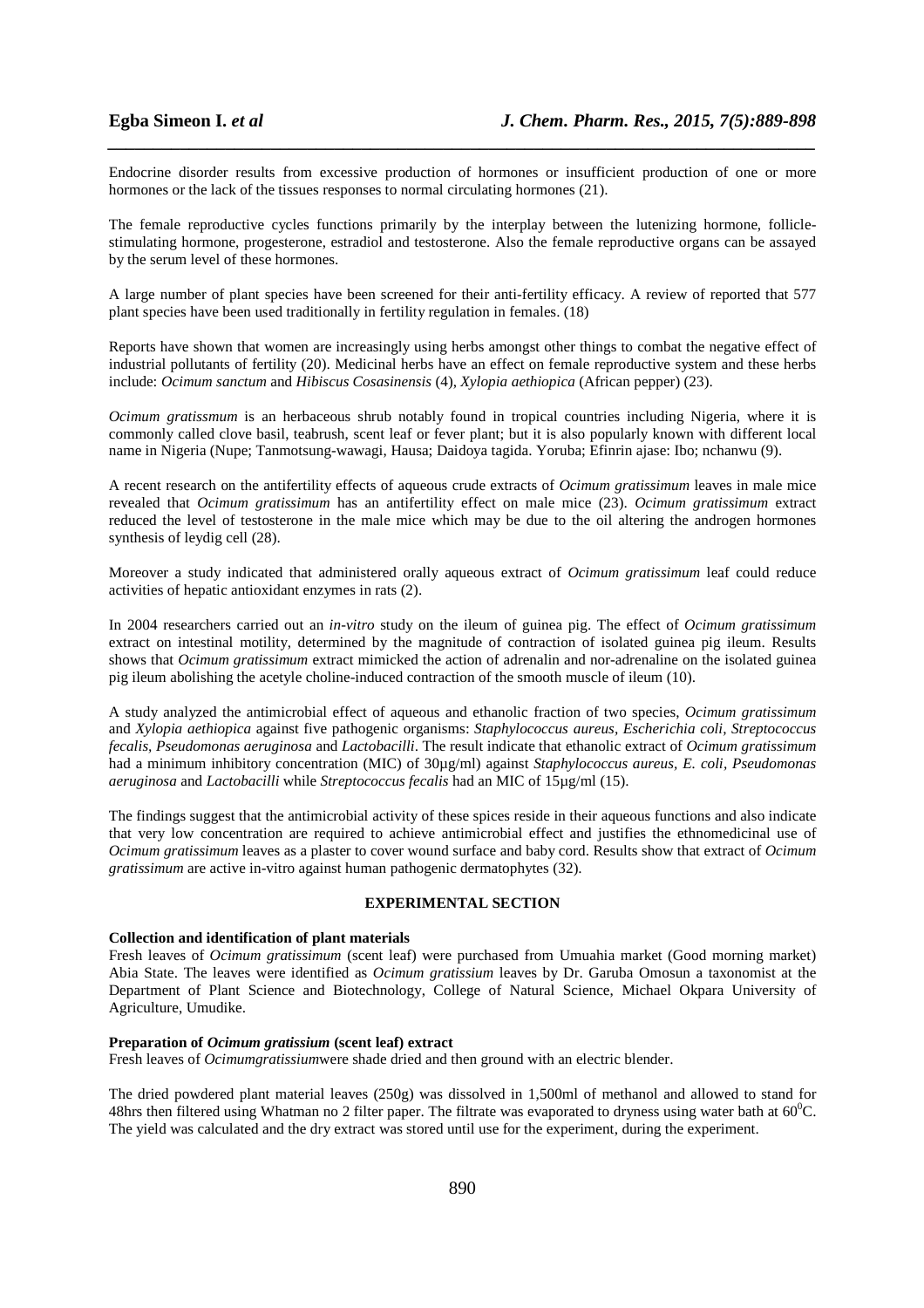#### **THE EXPERIMENTAL ANIMALS**

The animals used in this study were female wistar albino rats weighing  $120-140g(12-13$  weeks old). The animals were obtained from the animal house of the Department of Zoology, University of Nigeria Nsukka, Enugu State. The animals were randomly distributed into cages and allowed to aclimatize for two weeks in a well ventilated animal house at a room temperature of  $28.0\pm2.0^{\circ}$ C under natural lighting condition. The animals were fed with normal rat chow and allowed free access to water daily. All animals used in this study were handled in accordance with the international, national and institutional guidelines for care and use of laboratory animals in Biomedical Research as promulgated by the Canadian Council of Animal Care (2009).

*\_\_\_\_\_\_\_\_\_\_\_\_\_\_\_\_\_\_\_\_\_\_\_\_\_\_\_\_\_\_\_\_\_\_\_\_\_\_\_\_\_\_\_\_\_\_\_\_\_\_\_\_\_\_\_\_\_\_\_\_\_\_\_\_\_\_\_\_\_\_\_\_\_\_\_\_\_\_*

#### **EXPERIMENTAL PROTOCOL**

Animals were divided into three main groups each having four rats

Group I received 200 mg/kg body weight of plant extract

Group II received 200 mg/kg body weight of plant extract

Group III (control) received standard feed and distilled water

The administration lasted for 21 days (3 weeks) at the end of which blood was collected through the ocular puncture into plain sample bottles. This centrifuged for 2000rpm for 10mins to obtain clear sera for hormonal assay.

### **ASSAY OF HORMONAL PARAMETERS (HORMONAL ASSAY)**

Blood was collected into plain sample bottles and assayed for testosterone, prolactin, estradiol, lutenizing hormone, follicle stimulating hormone and progesterone using enzyme linked immunoassay method according to the principle highlighted by (35) for prolactin, estradiol, testosterone and progesterone while that of Uotila *et al*. (36) was used for luteinizing and follicle stimulating hormones.

# **Determination of testosterone concentration**

#### **Assay procedure:**

The desired number of coated wells of microtiter was secured in the holder. 10µl of the specimens were dispensed into appropriate wells. 100µl of testosterone HRP conjugate reagent was dispensed into each well. It was thoroughly mixed for 30 seconds, and was incubated at 37<sup>0</sup>C for 90mins.

The incubation mixture was removed by flicking plate contents into a waste container. The microtites wells was rinsed and flicked 5 times with distilled water. The wells were struck sharply onto absorbent paper to remove all residual water droplets. 100µl of TMB reagent was dispensed into each well and gently mixed for 5 seconds, and was incubated at room temperature for 20 minutes. The reaction was stopped by adding 100µl of stop solution to each well, and then gently mixed for 30 seconds to ensure that all the blue colour changes to yellow completely.

The absorbance was read at 450nm with a microtiter well within 15 minutes using microplate reader machine (MR-9620A).

#### **Determination of estradiol concentration**

#### **Assay procedure:**

The desired number of microtiter coated wells was secured in the holder. 25µl of specimens were dispensed into the appropriate wells. 100µl of esstradiol – HRP conjugate reagent was dispensed into each well. 50µl of rabbit antiestradiol (E2) reagent was dispensed into each well and was thoroughly mixed for 30 seconds, and then incubated at room temperature for 30 seconds, and then incubated at room temperature for 90 minutes.

The micro wells was rinsed and flicked 5 times with distilled water 100µl of TMB reagent was dispensed into each well and gently mixed for 10 seconds, then incubated at room temperature for 20 minutes. The reaction was stopped by adding 100µl of stop solution into each well and then mixed gently for 30 seconds to ensure that all blue colour changed to yellow completely.

Absorbance was read at 450nm with a microtiter well reader within 15 minutes using microplate Reader machine (MR – 9620A)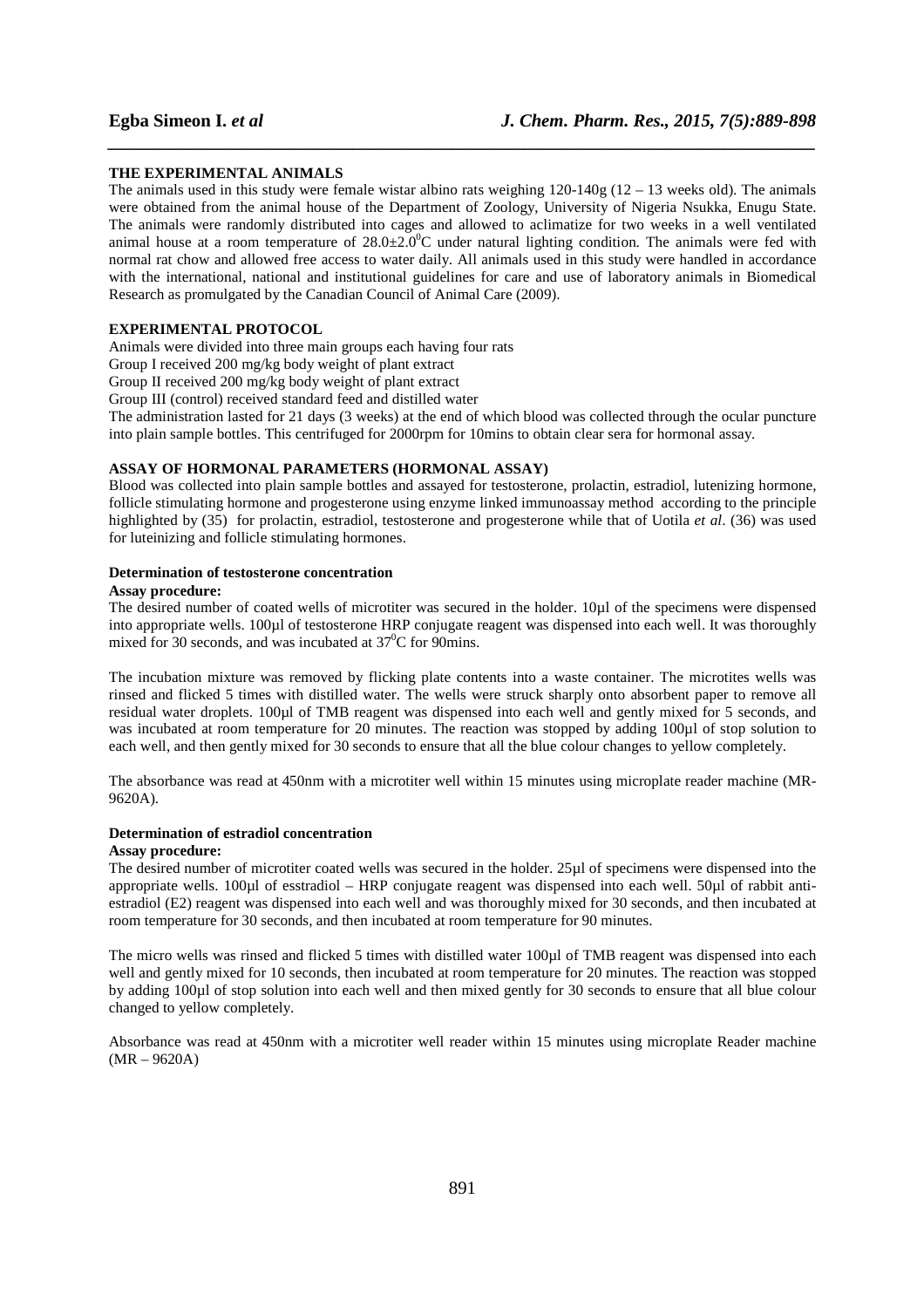# **Determination of Prolactin Concentration**

# **Assay Procedure:**

The desired number of coated wells of microtiter was secured in the holder. 50µl of specimens were dispensed into appropriate wells. 100µl of enzyme conjugate reagent was dispensed into each well and was gently mixed 10 seconds to have a complete mixing set up.

*\_\_\_\_\_\_\_\_\_\_\_\_\_\_\_\_\_\_\_\_\_\_\_\_\_\_\_\_\_\_\_\_\_\_\_\_\_\_\_\_\_\_\_\_\_\_\_\_\_\_\_\_\_\_\_\_\_\_\_\_\_\_\_\_\_\_\_\_\_\_\_\_\_\_\_\_\_\_*

The mixture was incubated for 45 minutes after which it was removed by flicking plate contents into sink. The microtiter wells was rinsed and flicked 5 times with distilled water and the wells were sharply striked into absorbent paper to remove all residual water droplets 100µl of TMB reagent was dispensed into each well and gently mixed for 10 seconds, then incubated at room temperature in the dark for 20 minutes, after which the reaction was stopped by adding 100ul of stop solution to each well and gently mixed for 30 seconds to ensure that all blue colour changed to yellow completely. The absorbance was read at 450 nm with a microplate reader within 15 minutes.

#### **Determination of progesterone concentration**

#### **Assay procedure:**

The desired number of coated wells of microtiter was secured in the holder. 25µl of specimens were dispensed into appropriate wells. 100µl of working progesterone – HRD conjugate reagent was dispensed into each well. 50µl of rabbit anti-progesterone reagent was dispensed into each well and was thoroughly mixed for 30 seconds. It was incubated at room temperature for 90 minutes. The microtiter wells were rinsed and flicked 5 times with distilled water, 100µl of TMB reagent was dispensed into each well and was gently mixed for 10 seconds. It was again incubated at room temperature for 30 minutes, after which the reaction was stopped by added 100µl of stop solution to each well. It was gently mixed for 30 seconds and was ensured that all blue colour changed to yellow completely. The absorbance was read at 450 nm with a microwell reader within 15 minutes  $(MR - 9620A)$ .

#### **Determination of Luteinizing Hormone Concentration**

The desired number of coated wells of microtiter was secured in the holder. 50µl of specimens were dispensed into appropriate wells. 100µl of enzymes conjugate reagent was dispensed into each well, and then mixed gently for 30 seconds. The mixture was incubated at room temperature for 45 minutes. The incubation mixture was removed by flicking the contents into sink, the microtiter wells were rinsed and flicked 5 times with distilled water, and the wells were stricked sharply onto absorbent paper to remove residual droplets. 100 $\mu$ l of TMB reagent was dispensed into each well and gently mixed for 10 seconds. It was incubated at room temperature in the dark for 20 minutes.

The reaction was stopped by adding 100µl of stop solution to each well and gently mixed for 30 seconds to ensure that all blue colour changed to yellow completely.

The optical density was read at 450nm with a microplate reader within 15 minutes.

#### **Determination of follicle stimulating hormone concentration**

The desired number of coated wells of microtiter was secured the holder. 50ul of specimens were dispensed into each well. 100µl of enzyme conjugate reagents was dispensed into each well and mixed thoroughly for 30 seconds to have a complete mixing in the step.

It was incubated at room temperature for 45 minutes. The incubation mixture was removed by flicking the plate contents into a waste container. The microtiter wells was rinsed and flicked 5 times with distilled water, the wells were sharply striked onto absorb paper to remove all residual water droplets. 100 $\mu$ l of TMB reagent was dispensed into each well and gently mixed for 10 seconds. It was again incubated at room temperature in the dark for 20 minutes.

The reaction was stopped by adding 100µl of stop solution into each well and mixed gently for 30 seconds to ensure that all blue colour changed to yellow completely. The absorbance was read at 450nm with a microplate reader within 15 minutes.

## **STATISTICAL ANALYSIS**

The data are expressed as mean±standard deviation. Comparisons between animals administered with the extract and the control and between two groups treated with different doses of the extract were performed using the one way ANOVA. Significance was accepted at P<0.05.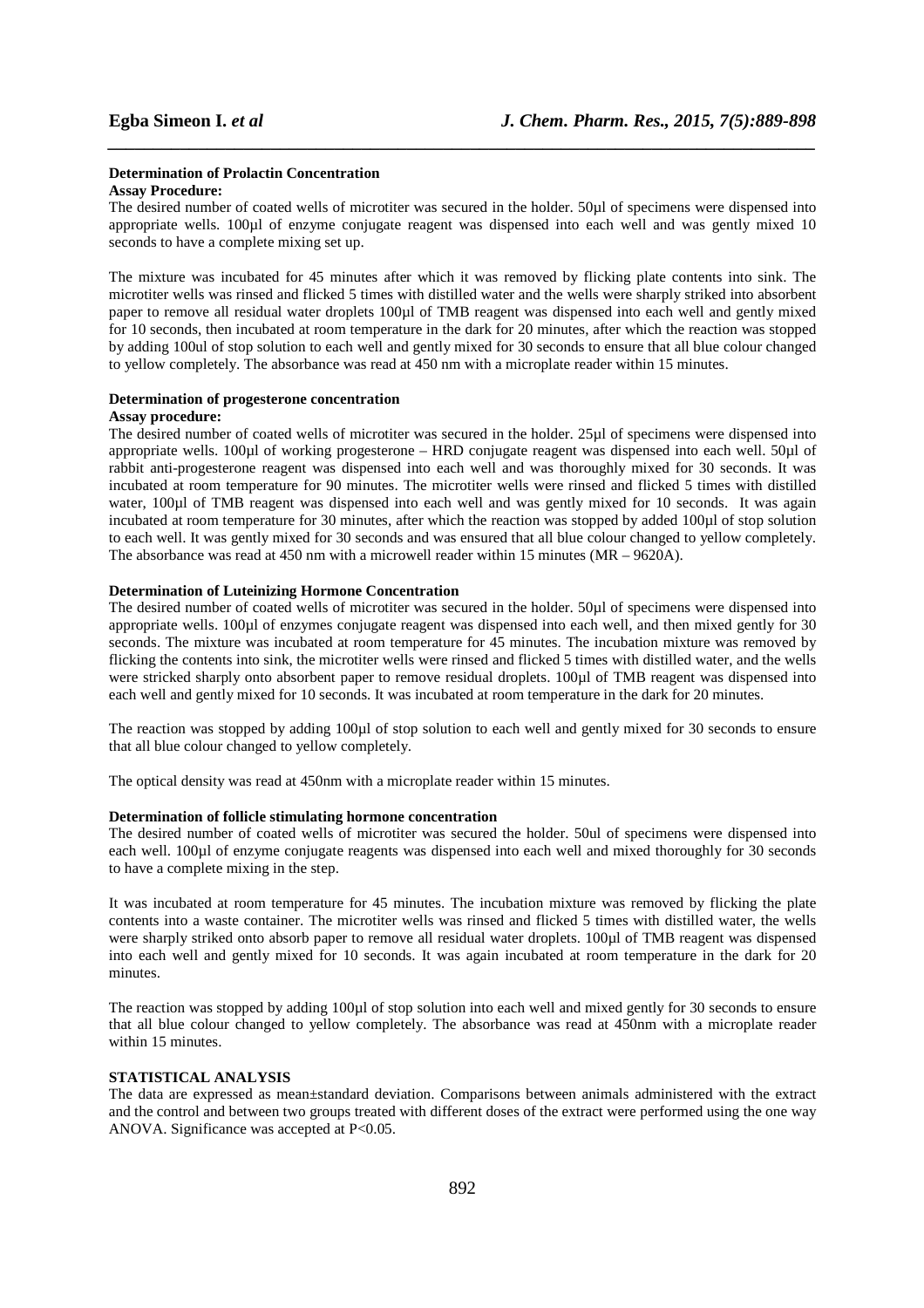

# **RESULTS**

*\_\_\_\_\_\_\_\_\_\_\_\_\_\_\_\_\_\_\_\_\_\_\_\_\_\_\_\_\_\_\_\_\_\_\_\_\_\_\_\_\_\_\_\_\_\_\_\_\_\_\_\_\_\_\_\_\_\_\_\_\_\_\_\_\_\_\_\_\_\_\_\_\_\_\_\_\_\_*

**Fig. 1: Effect of methanolic extract of** *Ocimum gratissimum* **leaves on estradiol** 

## **Effect of Methanolic extract of** *Ocimum gratissimum* **on Estradiol**

The fig above shows the effect of *Ocimum gratissimum* on estradiol level. It was observed that the mean value of group 1 (1.74 $\pm$ 0.05) shows a significant (p<0.05) decrease when compared to the mean value of group 2 (2.06 $\pm$ 0.24) but a non-significant (p>0.05) decrease when compared to the control group (1.84±0.16) while comparing the mean value of group 2 shows a non-significant (p>0.05) increase when compared against the control group.



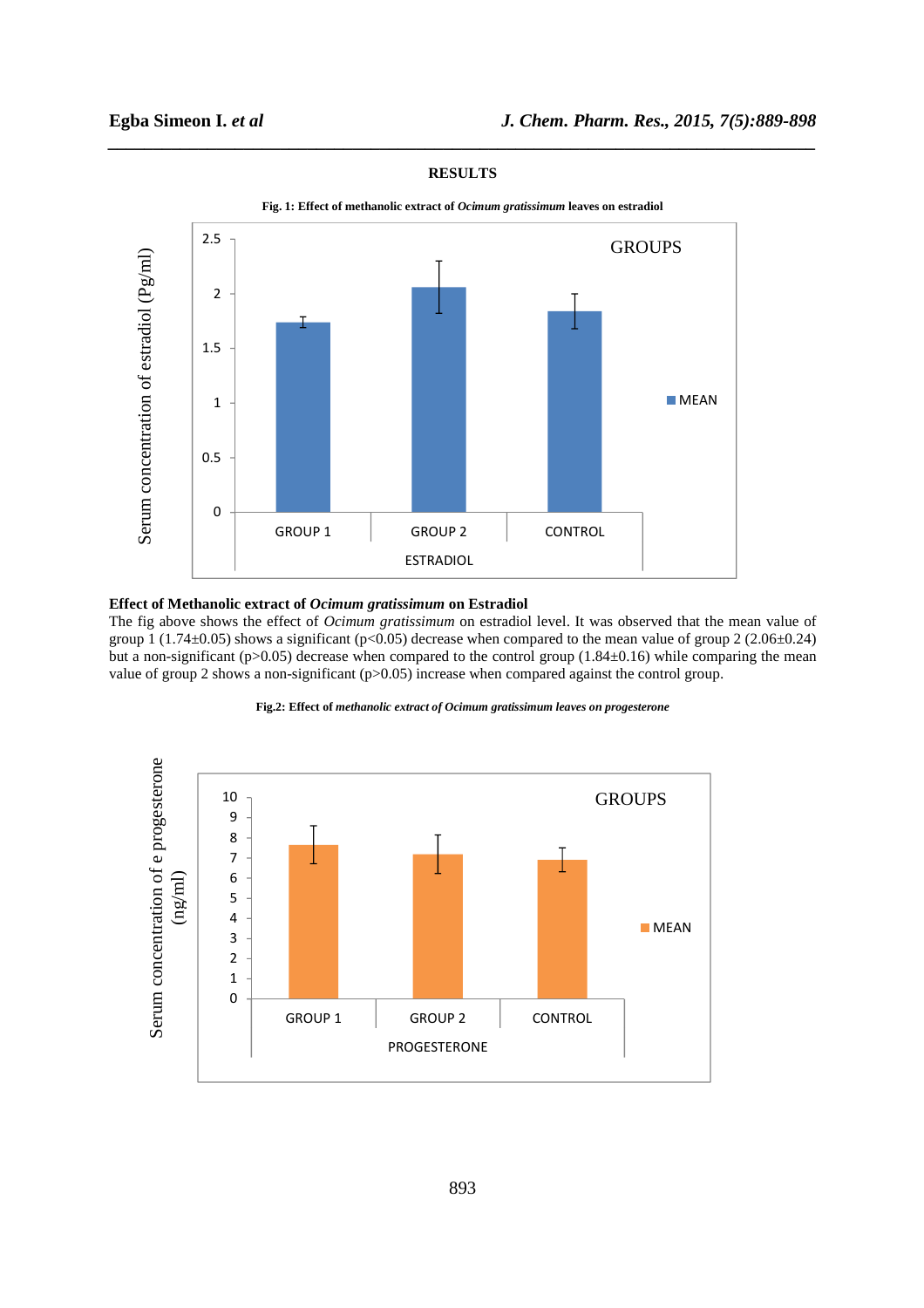## **Effect of Methanolic extract of** *Ocimum gratissimum* **on Progesterone**

It was observed from the chart above that the mean value of group 1 and group 2 (7.66±0.96) and (7.19±0.96) respectively shows a non-significant (p>0.05) increase when they were compared against the mean value of the control group  $(6.91\pm0.60)$ .

*\_\_\_\_\_\_\_\_\_\_\_\_\_\_\_\_\_\_\_\_\_\_\_\_\_\_\_\_\_\_\_\_\_\_\_\_\_\_\_\_\_\_\_\_\_\_\_\_\_\_\_\_\_\_\_\_\_\_\_\_\_\_\_\_\_\_\_\_\_\_\_\_\_\_\_\_\_\_*



#### **Fig.3: Effect of methanolic extract of** *Ocimum gratissimum***leaves on testosterone**

**Fig.4: Effect of methanolic extract of** *Ocimum gratissimum* **leaves on prolactin**

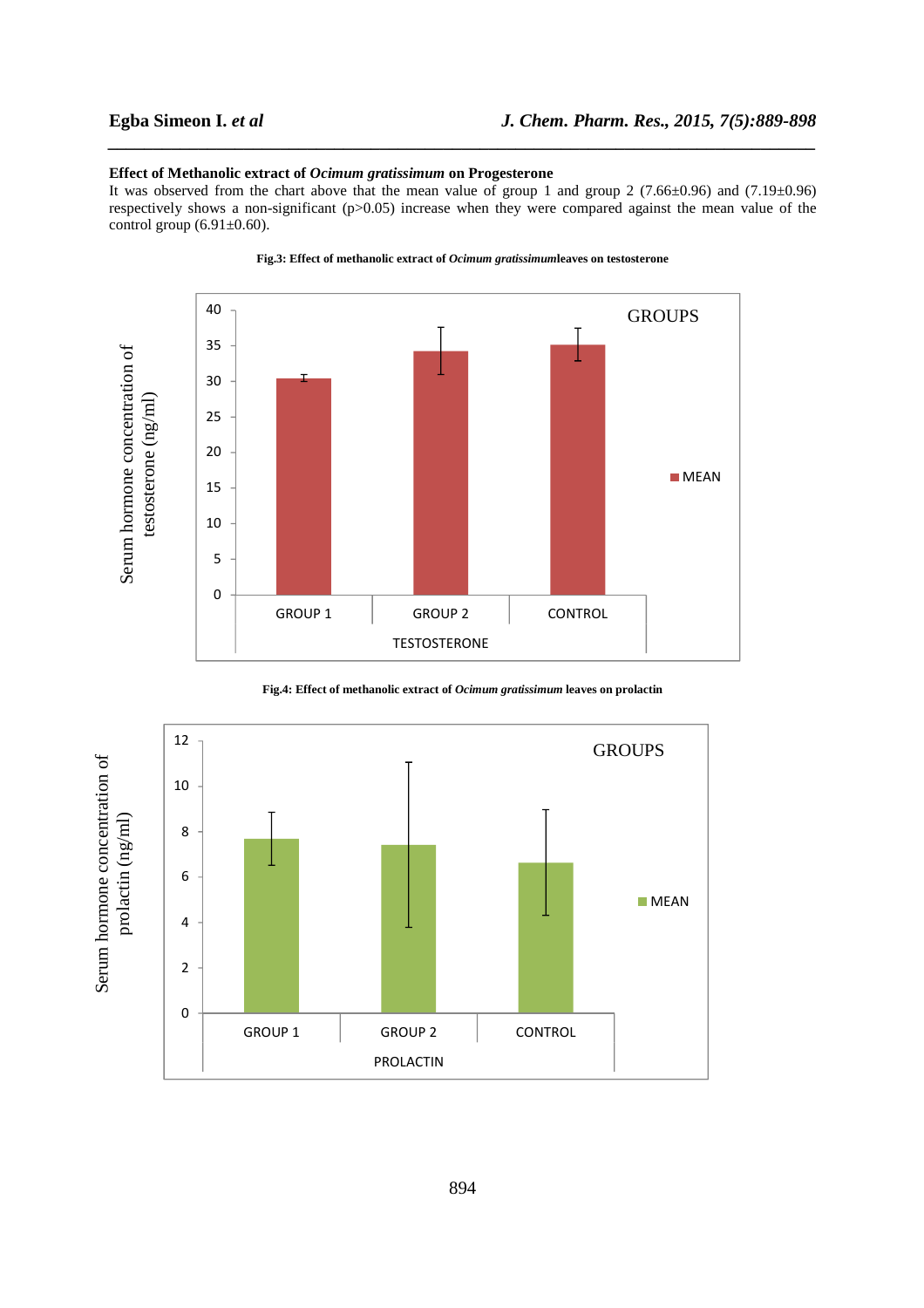### **Effect of Methanolic extract of** *Ocimum gratissimum* **on Testosterone**

The mean value of group 1 (30.46 $\pm$ 0.50) showed a significant (p<0.05) decrease when compared with group 2 and the control group  $(34.29\pm3.32)$  and  $(35.18\pm2.31)$  respectively while that of group 2 showed a non-significant (p>0.05) decrease when compared to the control group.

*\_\_\_\_\_\_\_\_\_\_\_\_\_\_\_\_\_\_\_\_\_\_\_\_\_\_\_\_\_\_\_\_\_\_\_\_\_\_\_\_\_\_\_\_\_\_\_\_\_\_\_\_\_\_\_\_\_\_\_\_\_\_\_\_\_\_\_\_\_\_\_\_\_\_\_\_\_\_*

#### **Effect of Methanolic extract of** *Ocimum gratissimum* **on Prolactin**

The mean value of group 1 (7.69 $\pm$ 1.17) showed a non-significant increase (p>0.05) when compared across the mean value of group 2 (7.42 $\pm$ 3.64) and the control group (6.64 $\pm$ 2.33), while that of group 2 was non-significant (p>0.05) when compared with the control group.





**Fig.6: Effect of methanolic extract of** *Ocimum gratissimum* **leaves on luteinizing hormone** 

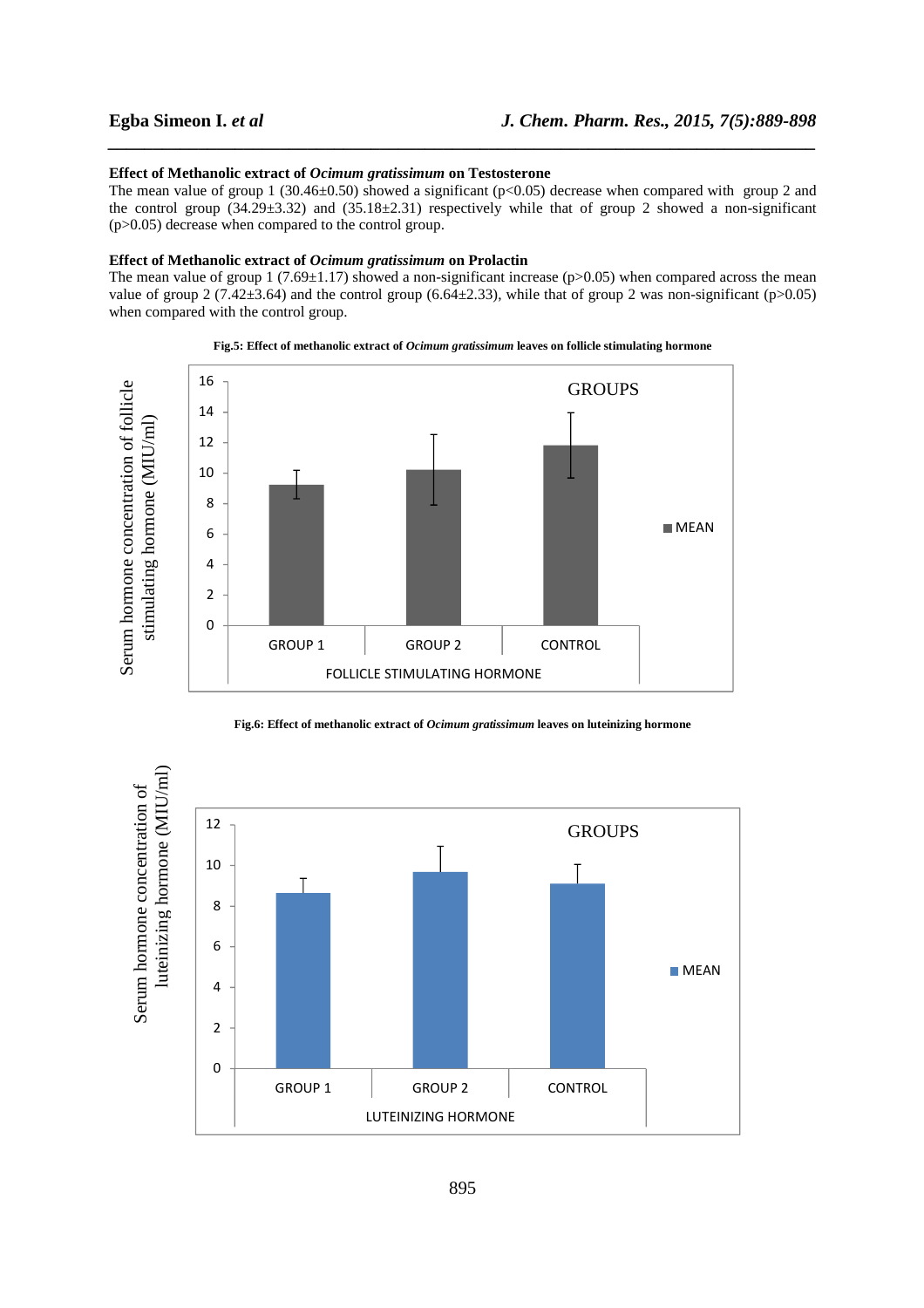#### **Effect of Methanolic extract of** *Ocimum gratissimum* **on Follicle Stimulating Hormone**

The mean value of group 1 (9.25±0.93) reduced non-significantly (p>0.05) when compared against groups 2 and the control with mean values of  $(10.22 \pm 2.31)$  and  $(11.83 \pm 2.14)$  respectively.

*\_\_\_\_\_\_\_\_\_\_\_\_\_\_\_\_\_\_\_\_\_\_\_\_\_\_\_\_\_\_\_\_\_\_\_\_\_\_\_\_\_\_\_\_\_\_\_\_\_\_\_\_\_\_\_\_\_\_\_\_\_\_\_\_\_\_\_\_\_\_\_\_\_\_\_\_\_\_*

#### **Effect of Methanolic extract of** *Ocimum gratissimum* **on Lutenizing Hormone**

The mean value of group 2 (9.68 $\pm$ 1.26) was non-significantly (p $> 0.05$ ) higher when compared against the mean value group 1 (8.64 $\pm$ 0.72) as well as mean value of the control (9.11 $\pm$ 0.94), while the mean value of group 1 was non-significantly (p>0.05) lower than that of the control group.

#### **DISCUSSION**

The use of herbs in the management of ailment has been a regular practice in Africa with considerable therapeutic success.*Ocimum gratissimum* is a plant highly praised for its nutritional and therapeutic benefits. Phytochemical screening has revealed many bioactive as well as toxic agent of plant extract that can affect the regulation of oestrous cycle, conception and reproduction (26, 12, 25). Therefore the presence of these phytochemicals may account for the alterations in the levels of the circulating hormones observed in this study. Administration of exogenous factors such as dietary oil can influence hormonal response in host animals (8)

The result showed that oral administration of methanolic extract of *Ocimum gratissimum* significantly (p < 0.05) reduced the level of testosterone in the test groups compared to the control. The result is in agreement with the work of Parandin *et al*.,(28) who reported that administration of oil extract of *Ocimum gratissimum* leaves decreased serum levels testosterone in experimental animals.

Prolactin helps to initiate breast development by inducing labulo-alveolar growth of the mammary gland. It also stimulates lactogenesis. Dopamine serves as the major-inhibiting factor on prolactin secretion (30). The enhanced level of prolactin observed in this study may be attributed to the effect of the extract probably acting as a dopamine antagonist. High prolactin level tend to suppress the ovulatory cycle by inhibiting the secretion of both follicle stimulating hormone and gonadotropic-releasing hormones (GnRH) (30) which are necessary for ovulation. Such increase in prolactin may inhibit ovulation and promote the loss of menstrual periods which will hinder conception.

Follicle stimulating hormone is the central hormone of mammalian reproduction, essential for gonadal development and maturation at puberty as well as gamete production during the fertile phase of life (33). It stimulates the growth and maturation of ovarian follicles by acting directly on the receptors located on the granulose cells. The reduction in the levels of follicle stimulating hormone by the extract may hamper folliculogenesis and delay maturation of the follicle in the pre-ovulatory phase (18). It is possible that the extract might have exerted its effect on the anterior pituitary or the hypothalamus since the secretion of stimulating hormone is regulated by the gonadotropic releasing hormone secreted by the hypothalamus. The reduction observed in the level of this hormone may adversely affect conception in female animals. Other researchers had earlier observed the inhibitory effect of other plant parts on the release of the gonadotropins (5,3,1,12).

Lutenizing hormone stimulates secretion of sex steroids from the gonads. In females, ovulation of mature follicles in the ovary is induced by a surge of luteinizing hormone secretion during the pre-ovulatory periods. Several authors have demonstrated that lutenizing hormone release surges at the pre-estrous stage are responsible for ovulation (11,13). Any substance capable of inhibiting this release could provoke disruption of ovulation by decreasing the number of mature follicles or induce an oestrous cycle disruption at rest. (12). The reduction in level of serum lutenizing hormone indicates the inhibitory effect of the extract on the release of lutenizing hormone which may trigger disruption of ovulation. This may result in impairment of oestrous cycle, hamper conception and normal reproduction in the females. It is therefore possible that *Ocimum gratissimum* contains anti-gonadotropic substance which may affect the oestrous cycle and hamper reproduction in females.

The result of this study indicates that methanolic extract of *Ocimum gratissimum*non significantly ( $p > 0.05$ ) increased serum progesterone in female rats. Phytochemical constituents of *Ocimum gratissimum* are alkaloids, saponin, tanins, phlobatannins, anthraquinones, steroids, flavonoids and cardiac glycosides (24,29).Yu *et al.,*(38) had reported that saponins lower serum androgens and 17β-estradiol, but elevate progesterone levels, suggesting that saponins modulate steriodogenesis in the ovary. Progesterone has antiestrogenic effect on the myometrial cell, decreasing their excitability, their sensitivity to oxytocin, and their spontaneous electrical activity while increasing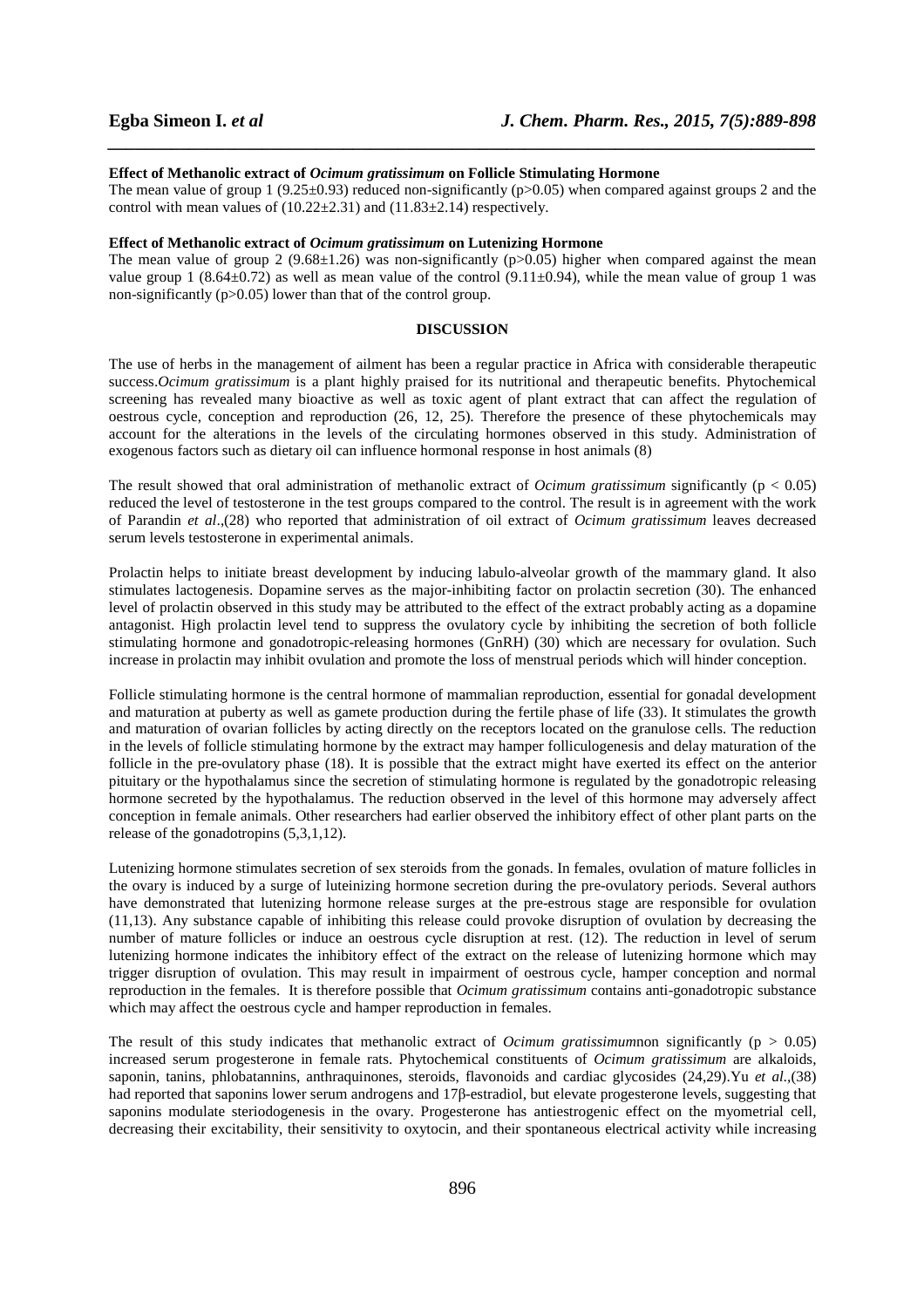their membrane potential (12). Estradiol stimulates the growth of the uterine lining, causing it to thicken during the pre-ovulatory phase of the cycle. It is well established that estradiol is directly responsible for growth and development of reproductive organs. In synergy with follicle stimulating hormone, estradiol stimulates granulose cell proliferation during follicular development (2). Plants with estrogenic property can directly influence pituitary action by peripheral modulation of lutenizing hormone and follicle stimulating hormone, decreasing secretion of these hormones and blocking ovulation (6) thus, the reduction in the serum concentration of estradiol observed in the low dose group may be attributed to a decreased aromatase activity or substrate supplementation during estrogen synthesis (14). Consequently such decreased in estradiol levels may hamper ovulation, preparation of the reproductive tract for zygote implantation and the subsequent maintenance of pregnancy state (14). Kadohama *et al.,*(17) had reported that several plant alkaloids inhibit aromatase activity.

*\_\_\_\_\_\_\_\_\_\_\_\_\_\_\_\_\_\_\_\_\_\_\_\_\_\_\_\_\_\_\_\_\_\_\_\_\_\_\_\_\_\_\_\_\_\_\_\_\_\_\_\_\_\_\_\_\_\_\_\_\_\_\_\_\_\_\_\_\_\_\_\_\_\_\_\_\_\_*

 Thus it is possible that the methanolic extract of *Ocimum gratissimum* contain biologically active phytochemicals which may be endocrine disrupting. Such substances in the plant extract may induce hormonal imbalance or disorders such as anti-fertility and contraception in hormone dependent organs like the ovary and mammary glands. The findings in this study have important implications for female contraceptive development. Plant products as contraceptive will be more acceptable for economic reasons and for the fact that products are associated with less side effects than synthetic agents.

# **CONCLUSION**

The alteration in the female reproductive hormones by the extract is indicative of adverse effect on the maturation and ovulation of follicles. Consequently, the extract may impair fertility and conception in female rats. Thus *Ocimum gratissimum* may be explored as a female contraceptive and control especially in third world countries where population explosion remains a current danger.

### **REFERENCES**

[1]AL-Qarawi A.A, Abdel-Rahman H. A, EL-Badry A.A, Harraz F, Razig NA, Abdel- magiedE.M. *Phytother Res.,*  **2000,** 14:288-290.

[2]Alfa M.M, Rasheed A.M. *Egypt J. Comp. Path and Clinic Path.***2008**, 21(40)3: 69-87.

[3]Banerje R, Pal A. K, Kabir S. N, Pakrashi A. *Phytother. Res.,***1999**, 13:169-171.

[4]Batta S.K, Santhakumaria. *India Journal of Medical Research.,***1970,**39**(**5):777-781.

[5]Benie T, EL-Izzi A, Tahiric, Puval J, Thieulant M. L. *J. Ethnopharm*., **1990**, 29:13-23.

[6]Brinker F. *Br.J. Phytother.,***1997,** 4**:** 123-145.

[7]Dugid.J,P, Davies M. *Willey Chichester*., **1985,** 301-318.

[8]Egba, S I., Udom, I U and Okonkwo, C O *Global Journal of Biochemistry and Biotechnology.,***2014,**9(1): 24-29

[9]Effraim K.D, Jacks T.W, Sodipo O.A. *Afri .J.Biomed. Res*; **2003**, 6: 21-5.

[10]Ezekwesili, C.N., Obiora K.A., Ugwu.O.P. Biokemistri**2004**, 16:122-31.

[11]Gallo, R.V.*Bio Reprod.***1981**, 24:100-104.

[12]Gonzales G. F, Rubio S, Chung A, Gasco M, Villegas L. *Asia Journal Androl.,* **2003**, 5: 349-52.

- [13]Hashimato I., Isomoto N, Eto M, Kawaminami,Sunazuka C, Ueki N. *Biol Reprod.,***1987,**36:599-605.
- [14]Hsia.S.M, Yeh.Y. H, Wang.P.S, Chiang W. *Exptal Bio & Med*., **2007,** 232: 118-1194.

[15]Ijeh.I.I, Omodamiro.O.D, NwannaJ.*Afri. J. Biotech.,***2005,** 4;953-6.

[16]Jarry H, Harnischfeger G, Duker E.*Plant Med.***1985,** 51:316-319.

[17]Kadohama.N, Shintani K, Osaoa Y. *Cancer Lctt.,***1993,** 75: 175-185.

[18]Kumar, D., Kumar, A., Prakash., O.*J. Ethnopharmacol.***2012,** 140: 1-32.

[19]Kumar T.R, Wang Y., Lu N, Matzuk M.M.*Nature Genetics* **1997,** 15:201-204.

[20]Lans C..*Ethnobiol. Ethnomed.***2007,**3:13.

[21]Michael J. Neurology and general medicine: Expert consult on line and print.Edinburgh, Churchill living stone.**2007.**

[22]Oberlander G, Yeung C.H, Cooper T.A. *J. Report Fert.,***1994,** 100(2):331-9.

[23]Obianime. A.W, Aprioku.J.S, Esomonu.C.T.O. *Journal of Medicinal Plant Research.*, 2010, 4**:**809-819.

[24]Okoli.C.O, Ejike.A.C, Agwagah O.C, Akah. P.A. *Pharmacognosy Res.,***2010**, 2(1)**:**36-40.

[25]Olufisayo O, Oluremi.E.F. *Veterinary Research.***2008** 2(3-4):42-46.

[26]Orafidiya O.O, Elujoba. A.A, Iwalewa. F.O. Okeke. I.N.*Pharm.Pharmacol. Lett.***2000,**10: 9-12.

[27]Ota H, Kodama H, Fukuda J, Karube H, Tanaka T. *J. Ferstster.***1995,** 40:355-361.